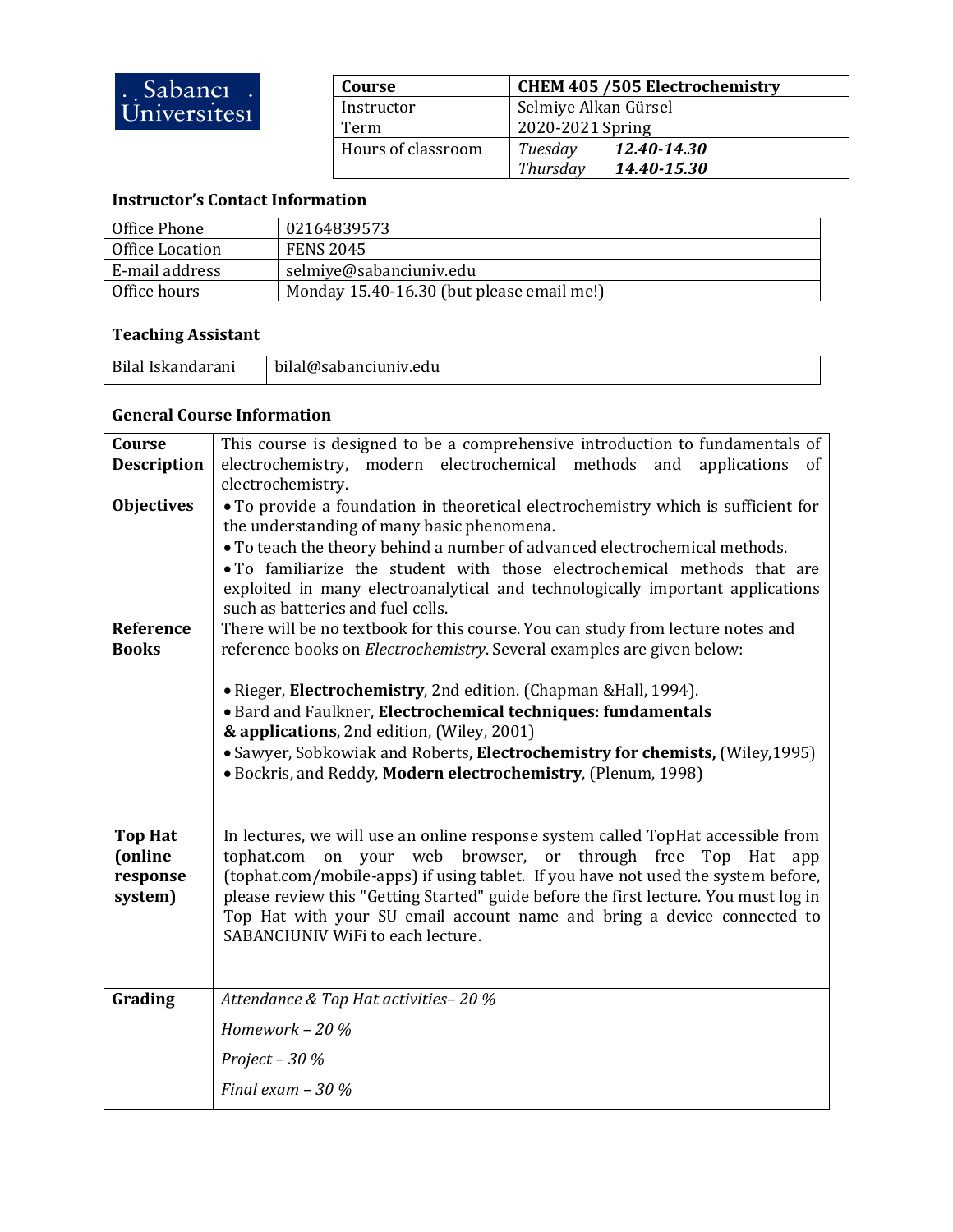## **Tentative Course Schedule**

| <b>Date</b>             | <b>Topic</b>                                                                        |
|-------------------------|-------------------------------------------------------------------------------------|
| March 1 & 3             | Introduction                                                                        |
| <b>March 8 &amp; 10</b> | Part I: Fundamentals of Electrochemistry                                            |
|                         | A) Terminology, History, Electrode-Electrolyte Interface, Electrochemical Cells,    |
|                         | Standard Half Cell Potentials, Electrochemical Series                               |
| March 15 & 17           | Part I: Fundamentals of Electrochemistry                                            |
|                         | A) Terminology, History, Electrode-Electrolyte Interface, Electrochemical Cells,    |
|                         | Standard Half Cell Potentials, Electrochemical Series                               |
| March 22 & 24           | Part I: Fundamentals of Electrochemistry                                            |
|                         | B) Electrodes, Electrode Reactions, Electrode Kinetics,                             |
|                         | Motion of Particles in Solution, Electrical Conductivity                            |
| March 29 & 31           | Part I: Fundamentals of Electrochemistry                                            |
|                         | C) Thermodynamics of Electrochemistry, Electrolysis, Faraday's Law, Nernst Equation |
| April 5 & 7             | Part II: Basic Techniques in Electrochemistry                                       |
|                         | A) Electrochemical Measurement, Potentiostatic & Galvanostatic Methods              |
| April 12 & 14           | Part II: Basic Techniques in Electrochemistry                                       |
|                         | B) Voltammetry, Polarography, Cyclic Voltammetry                                    |
| April 19 & 21           | Part II: Basic Techniques in Electrochemistry                                       |
|                         | C) Electrochemical Impedance Spectroscopy                                           |